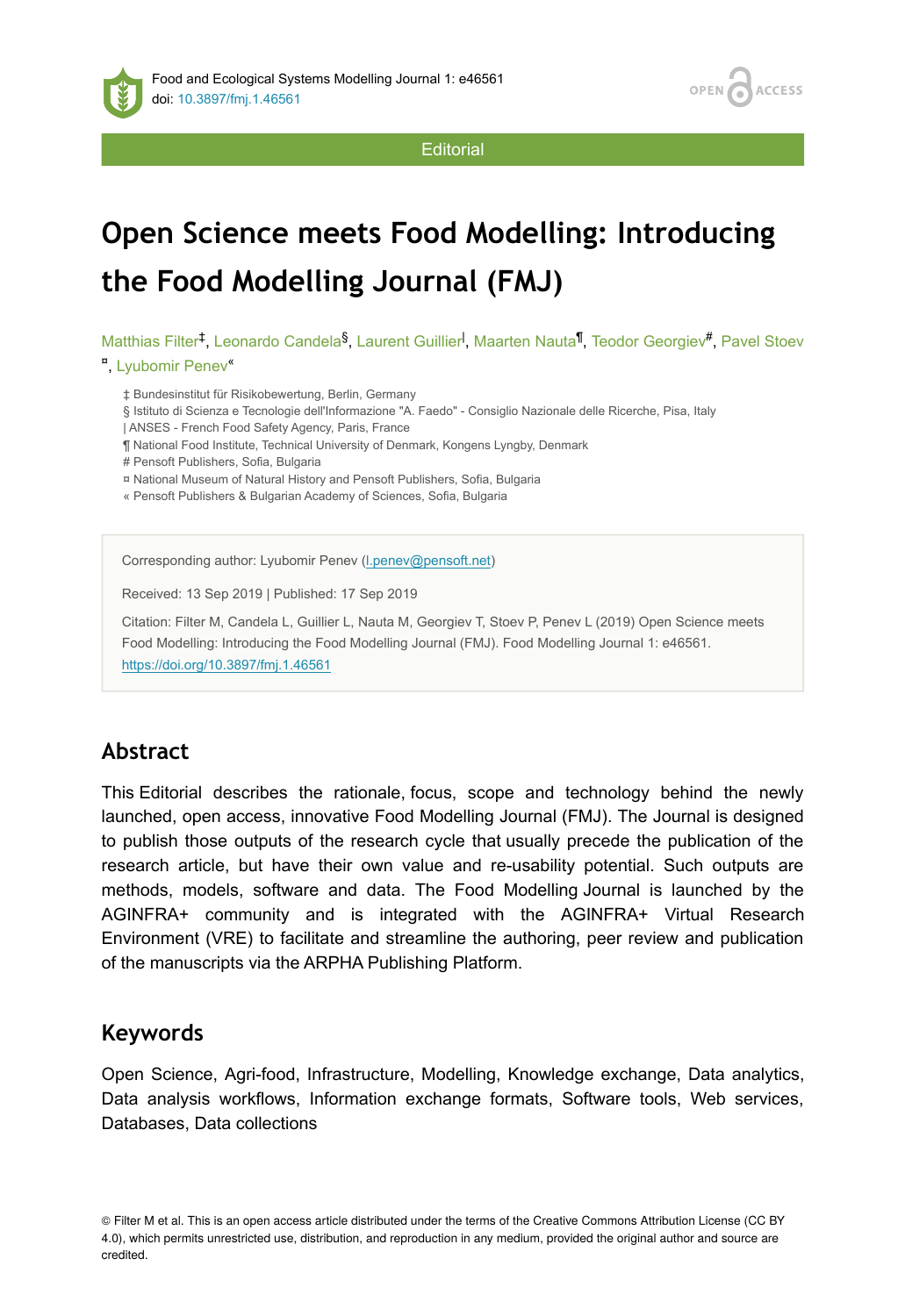#### **Introduction and rationale**

Mathematical models and experimental or observational data play a fundamental role in assuring and improving food supply, quality and safety in our globalised and rapidly changing world ([McDonald and Sun 1999,](#page-6-0) [McMeekin et al. 2007,](#page-6-1) [Ercsey-Ravasz et al.](#page-6-2) [2012](#page-6-2)). This has encouraged food science specialists, agronomists and computer scientists to come together to forming a strategic cross-disciplinary alliance [\(Karampiperis et al. 2018](#page-6-3) ). At the same time, the rapid development of new research methods alongside both software and hardware technologies led to an ever-increasing generation and production of data, models and tools, often referred to as "data deluge" ([Bell et al. 2009\)](#page-5-0). While the longlasting tradition in science used to focus on crediting researchers' work through conventional research articles and especially by counting their citations, many exciting, useful and often invaluable products of the research cycle, such as data, software scripts, visualisation routines or models (usually called "research objects") normally stay undervalued, underused and uncredited, despite their importance for scientific progress ( [Smith et al. 2016](#page-7-0)). Many of these research objects remain poorly known, rarely acknowledged and even less cited in articles, despite the fact that "intermediate" products of the research cycle are, in fact, of primary interest, not only for the scientific audience, but also for industry and other stakeholders. The consequences of this neglect of the initial and intermediate steps of the research cycle in favour of the research articles or research books are obvious: scientists often repeat efforts done by others instead of using these as a stepping stone for further analyses and generating new knowledge, let alone the impossible or restricted reproducibility and reusability of research results. Besides, a vast majority of precious data, software tools and other kinds of research outcomes have often been and still are easily lost, for example, tools hosted on academic web pages that become inactive with time [\(Mangul et al. 2019\)](#page-6-4), as there is no opportunity to publish them as part of a research article and relevant long-term preservation infrastructure is lacking.

The Open Science movement came to crown the transition from Open Access to Open Data, meant at the beginning as a barrier-free access to the research articles [\(Budapest](#page-5-1) [Open Access Initiative 2002,](#page-5-1) [Suber 2012](#page-7-1)) and then to the data and data processing procedures that underpin the research results. Shortly after that and following the natural logic of the research cycle, other valuable products of that cycle besides the article content and underlying data, for example, software, methods, protocols, models etc. came to light as discrete and openly publishable research objects, linked to each other either via repositories or within their end product - the research article, ensuring reproducibility and reusability of research ([David 2004,](#page-6-5) [Pontika et al. 2015,](#page-7-2) [Vicente-Saez and Martinez-](#page-7-3)[Fuentes 2018,](#page-7-3) see also the [TED talk video](http://www.youtube.com/watch?v=DnWocYKqvhw) of Michael Nielsen). The Open Science idea influenced, in fact, all stages and aspects of the research process and other activities beyond it, including scholarly publishing ([Mietchen et al. 2015](#page-6-6), [Penev 2017](#page-6-7)) and has soon been materialised in funders', governmental and EU policy documents [\(European](#page-6-8) [Commission 2016](#page-6-8), [European Commission 2018](#page-6-9)).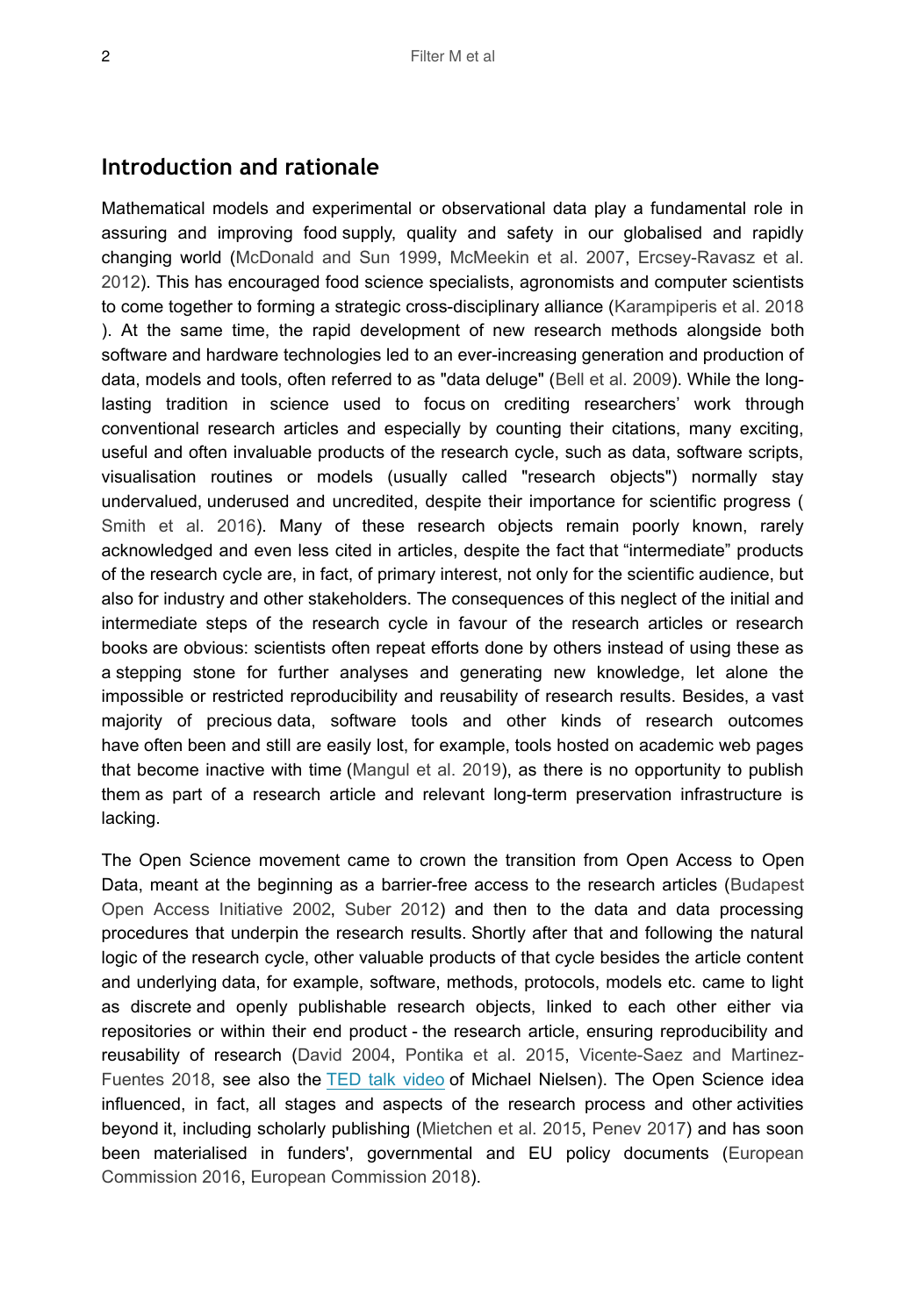The new open science peer-reviewed [Food Modelling Journal](http://fmj.pensoft.net) (FMJ)<sup>\*[1](#page-7-4)</sup> comes to help research scientists, modellers and software developers in the domain of food science to properly share their valuable research objects in a more efficient way compared to conventional research articles or information repositories. Specifically, it aims at providing the much-needed scientific record and credit for dedicated **models, data, data analytics workflows and software** and, by this, fostering the overall reproducibility and reusability of research.

FMJ has been launched after intensive preliminary consultations with various communities participating in the AGINFRA+ project and beyond and we are happy to enjoy their support and encouragement. Of special importance is the support of the Risk Assessment Modelling and Knowledge Integration Platform (RAKIP) community ([Plaza-Rodríguez et al.](#page-6-10) [2018](#page-6-10)). RAKIP was established by three European institutions specialising in food safety risk assessment [[Agence nationale de sécurité sanitaire de l'alimentation, de](http://www.anses.fr/fr) [l'environnement et du travail](http://www.anses.fr/fr) (ANSES)<sup>\*2</sup>, [Bundestinstitut für Risikobewerting](https://www.bfr.bund.de/de/start.html) (BfR)<sup>\*3</sup> and [N](http://www.food.dtu.dk/english) [ational Food Institute](http://www.food.dtu.dk/english) (DTU Food)<sup>\*4</sup>] to provide an infrastructure for hosting, saving and preservation of "a variety of scientific knowledge (e.g. scientific publications, experimental data and mathematical models) and resources (databases and software tools for model generation and application), based on harmonized data formats and consistent rules for knowledge annotation" [\(FoodRisk Labs 2016c\)](#page-6-11). Now FMJ is expected to support this and many other community activities in the domain of food modelling by adding a scholarly publishing infrastructure that will facilitate the exchange of digital assets at high, community- and industry-accepted standards.

The Food Modelling Journal will be focusing on the publication of information objects and digital resources in the food science domain, related (but not limited) to: food safety, food quality, food control, food defence and food design, documenting the following outcomes of the research cycle: data, models, software and services, data analytics pipelines, visualisation methods and related digital resources. The focus and scope of the journal are supported by a number of specific key features:

- **Quality but not quantity**. FMJ will be focusing on important outcomes of the research cycle other than research papers, which nonetheless meet rigorous scientific quality standards. FMJ's subject editors are amongst the world-leading international experts and will overview and control the peer review process.
- **Cross-disciplinary approach**. The journal takes a cross-disciplinary direction from its very start, aiming to bridge the gap between basic and applied research, reflected by the various non-conventional article types, such as models, data analytics, software descriptions and design concepts, to name some of them.
- **Open data and software code policy**. FMJ strictly follows the principles of open science and strives to achieve maximum reproducibility of research. Therefore, the authors have to make all data, software or models described in the article compliant to the FAIR principles ([Wilkinson et al. 2016\)](#page-7-8). This will ensure maximum transparency and reproducibility of research.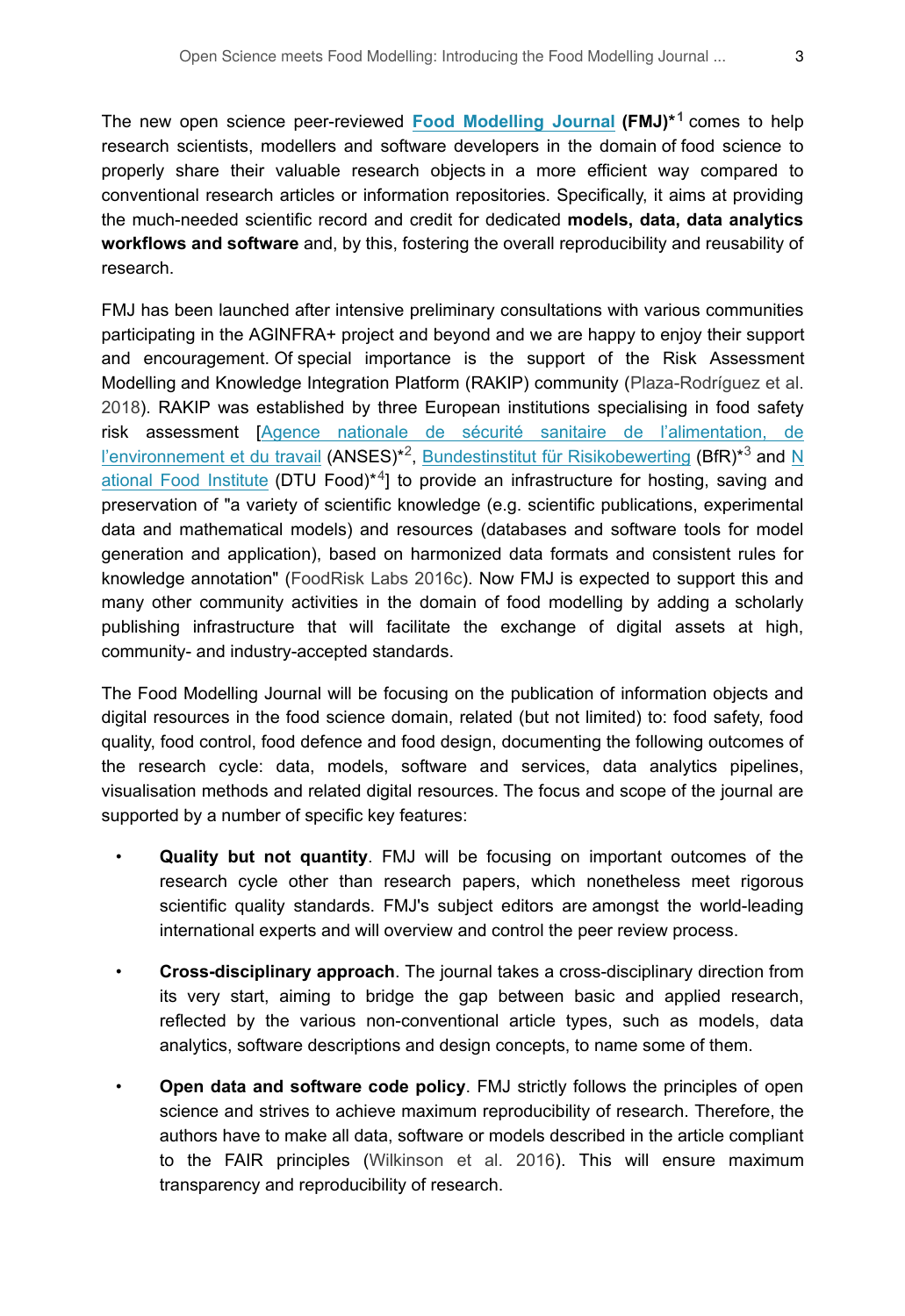- **Rapid turnaround time.** The innovative, entirely XML-based publishing workflow, provided by the publisher Pensoft provides FMJ with the required tools to publish accepted manuscripts within a period of two to three days after acceptance.
- **Advanced open access and machine-readability.** All articles in FMJ will be published in semantically enhanced HTML, JATS XML and PDF formats, thereby multiplying the opportunities for content dissemination, data and text mining, discovery through automated and targeted searches and barrier-free data sharing.

From the technical point of view, FMJ is backed up by the novel [ARPHA-XML](http://arphahub.com/about/platform) journal publishing workflow of Pensoft ([Penev et al. 2017\)](#page-6-12), which supports all stages of the publication of manuscripts to happen in a single online collaborative working space, starting from the writing of a manuscript all the way through peer review, publication, distribution and archiving of the published content. Amongst its most distinct and partly unique services are:

- 1. The [ARPHA Writing Tool](http://arpha.pensoft.net/) provides a collaborative manuscript authoring environment and a set of pre-defined, but flexible article templates covering most types of research outcomes.
- 2. Within the [ARPHA Writing Tool,](http://arpha.pensoft.net/) the co-authors may work collaboratively on a manuscript, but can also invite external contributors, such as mentors, presubmission reviewers, linguistic and copy editors or just colleagues, who may correct and comment on the manuscript before submission. These external contributors are not included amongst the co-authors of the manuscript.
- 3. A rich set of functionalities of the [ARPHA Writing Tool](http://arpha.pensoft.net/) allows for search and import of literature and data references, cross-referencing of in-text citations, import of tables, upload of images and multimedia, building plates of images and many more.
- 4. An automated technical validation step will save authors' and editors' time by checking the manuscript for consistency, in addition to a human-provided, presubmission, technical validation by the FMJ's Editorial Office.
- 5. On choice of the authors, pre-submission external peer-review(s) can still be performed during the authoring process in the [ARPHA Writing Tool](http://arpha.pensoft.net/). Pre-submission reviews can be submitted together with the manuscript to speed up postsubmission evaluation and publication.
- 6. The collaborative peer-review process provides an easy communication environment through change tracking, comments and replies and automated, but customisable email and social network notifications.
- 7. For the convenience of editors, peer reviews in [ARPHA](http://arphahub.com/) are automatically consolidated into a single online file that makes the editorial process straightforward, easy and pleasant.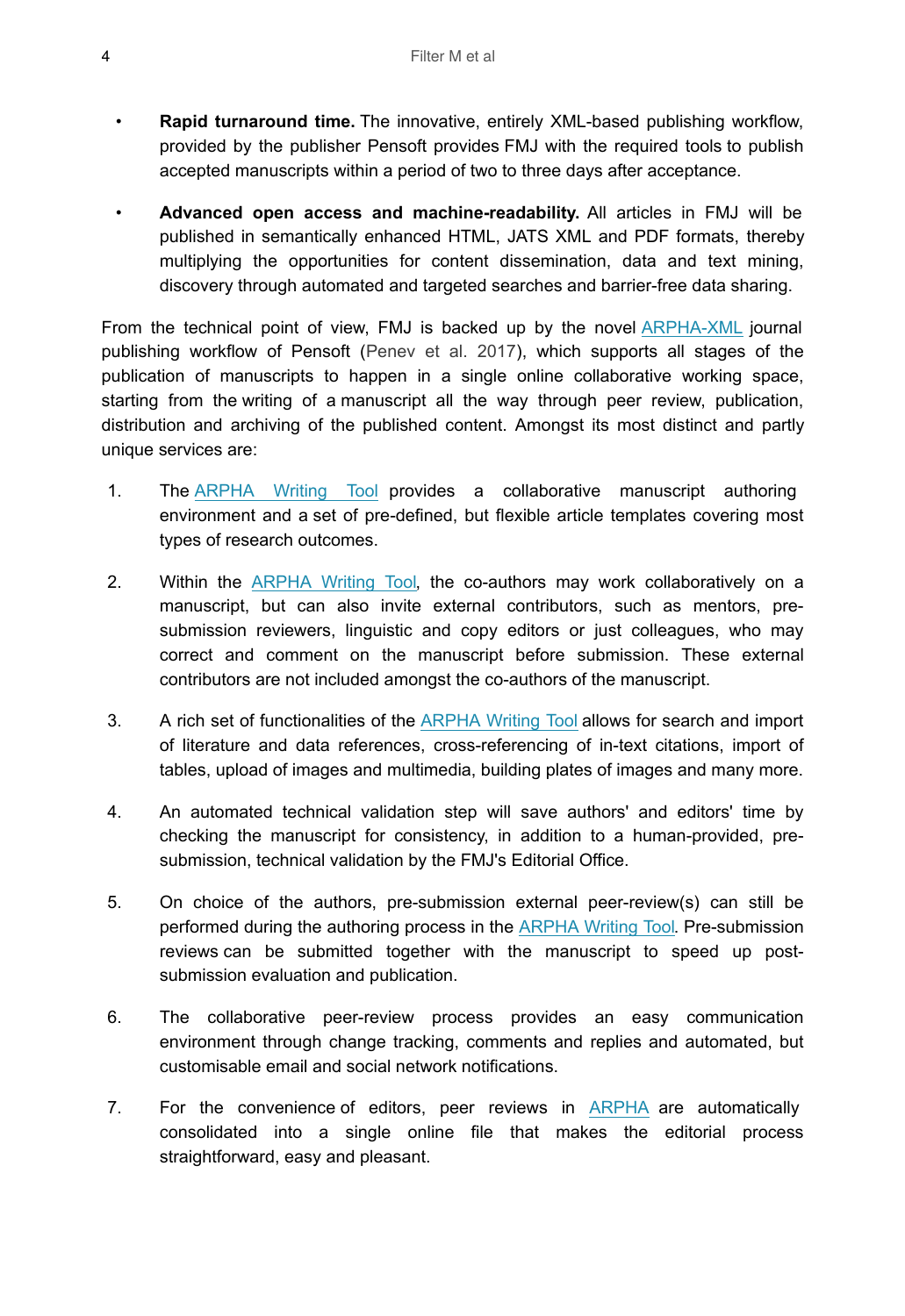- 8. Published papers can be commented on via both the inbuilt ARPHA commenting tool and an integrated [hypothes.is](https://web.hypothes.is/) plugin and can also be a subject of an open, post-publication peer review.
- 9. Authors can convert published papers back into editing mode in the ARPHA Writing Tool at the click of a button. The manuscript can then be revised and re-published in a new version under different DOI, linked to previous versions via [CrossMark,](https://www.crossref.org/services/crossmark/) realising in this way the concept of a "living article".
- 10. Last but not least, the users of food model repositories may automatically convert **FSK-ML (Food Safety Knowledge Markup Language)** ([de Alba Aparicio et al.](#page-6-13) [2018](#page-6-13), [FoodRisk Labs 2016a](#page-6-14), [FoodRisk Labs 2016b\)](#page-6-15) metadata describing their models into manuscripts in the [ARPHA Writing Tool,](http://arpha.pensoft.net/) which can then be further elaborated, submitted, peer reviewed and published in the Food Modelling Journal (Fig. [1\)](#page-4-0).

<span id="page-4-0"></span>

Workflow for conversion of FSK-ML metadata into Model manuscripts.

In addition to the options above, authors can rely on the Virtual Research Environment based solution developed by the AGINFRA+ project [\(Ballis et al. 2018\)](#page-5-2). In fact, the ARPHA Writing Tool has been integrated with the rest of the services which the AGINFRA+ platform is capable of offering to its users when doing their research activities. The AGINFRA+ platform follows the *system of systems* approach ([Maier 2014\)](#page-6-16), where the constituent systems offer "resources" (namely services) for the implementation of the resulting system facilities. In particular, such a platform aggregates "resources" from "domain agnostic" service providers (e.g. D4Science\*<sup>6</sup>, EGI\*<sup>7</sup>, OpenAIRE\*<sup>8</sup>), as well as from community-specific ones (e.g. AgroDataCube [\(Janssen et al. 2018\)](#page-6-17), AGROVOC ( [Caracciolo et al. 2013\)](#page-6-18), RAKIP model repository [\(FoodRisk Labs 2016a\)](#page-6-14)) to build a unifying space where the aggregated resources can be exploited via VREs ([Assante et al. 2019,](#page-5-3) [Candela et al. 2013\)](#page-6-19). The AGINFRA+ platform is made available to its users by a gateway\*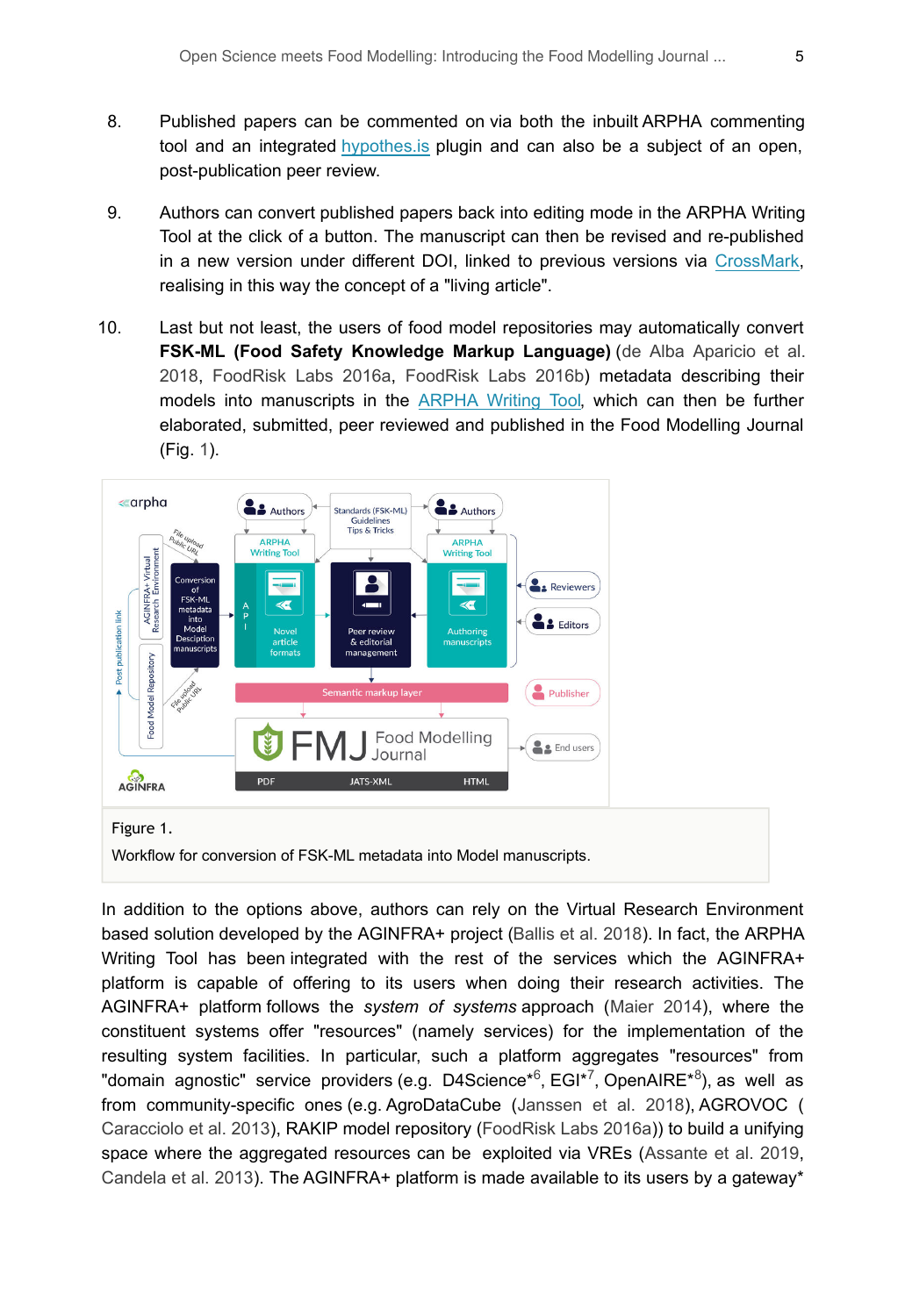$5$  realising a web-based single access point to the rest of the services including (a) a *shared workspace*, for storing, organising and sharing any version of a research artefact, including dataset and model implementation; (b) a *social networking area* enabling collaborative and open discussions on any topic and disseminating information of interest for the community (e.g. the availability of a research outcome); (c) a rich array of *semantic data management solutions* for managing semantic resources (e.g. ontologies, thesauri, vocabularies) and for benefitting from such resources in tasks related with data management; (d) *data analytics solutions* including a workbench (see the gCube Data Analytics in [Assante et al. 2019\)](#page-5-3) to execute analytics tasks either by relying on methods provided by the user or by others that is well integrated and complements an RStudiobased development environment, a Jupyter-based notebook environment and a Galaxybased workflow management system; (e) *data visualisation and publishing services* including the ARPHA Writing Tool, a graphs management workbench for creating several typologies of interactive graphs ranging from generic ones (e.g. Spline, Scatter, Bar, Line, Step, Pie, Doughnut, Polar) to very specific ones (e.g. graphs reporting the height of plants across time with values and images), a catalogue-based publishing platform to disseminate artefacts, according to the FAIR principles ([Ballis et al. 2018\)](#page-5-2). By relying on this platform, users are allowed to mix the narrative of a traditional paper with links aiming at giving effective access to the digital version of the research products.

We are convinced that the Food Modelling Journal will fill in an obvious gap in the publishing landscape by bringing to light research outputs of exceptional value to the benefit of their authors and the food science community in general. We invite everybody to share our passion for Open Science by submitting manuscripts to FMJ and to spread the news about it throughout the community.

## **Acknowledgements**

The journal is launched with the support of AGINFRA+ – Accelerating user-driven einfrastructure innovation in Food & Agriculture, a project funded by the European Union's Horizon 2020 research and innovation programme under grant agreement No 731001.

## **References**

- <span id="page-5-3"></span>• (2019) The gCube system: Delivering Virtual Research Environments as-a-Service. Future Generation Computer Systems 95: 445-453. [https://doi.org/10.1016/j.future.](https://doi.org/10.1016/j.future.2018.10.035) [2018.10.035](https://doi.org/10.1016/j.future.2018.10.035)
- <span id="page-5-2"></span>• (2018) Serving Scientists in Agri-Food Area by Virtual Research Environments. 2018 IEEE 14th International Conference on e-Science (e-Science)[In ][. https://doi.org/](https://doi.org/10.1109/escience.2018.00124) [10.1109/escience.2018.00124](https://doi.org/10.1109/escience.2018.00124)
- <span id="page-5-0"></span>• (2009) COMPUTER SCIENCE: Beyond the Data Deluge. Science 323 (5919): 1297‑1298.<https://doi.org/10.1126/science.1170411>
- <span id="page-5-1"></span>• (2002) Budapest Declaration on Open Access. [https://](https://www.budapestopenaccessinitiative.org/read) [www.budapestopenaccessinitiative.org/read.](https://www.budapestopenaccessinitiative.org/read) Accessed on: 2019-2-12.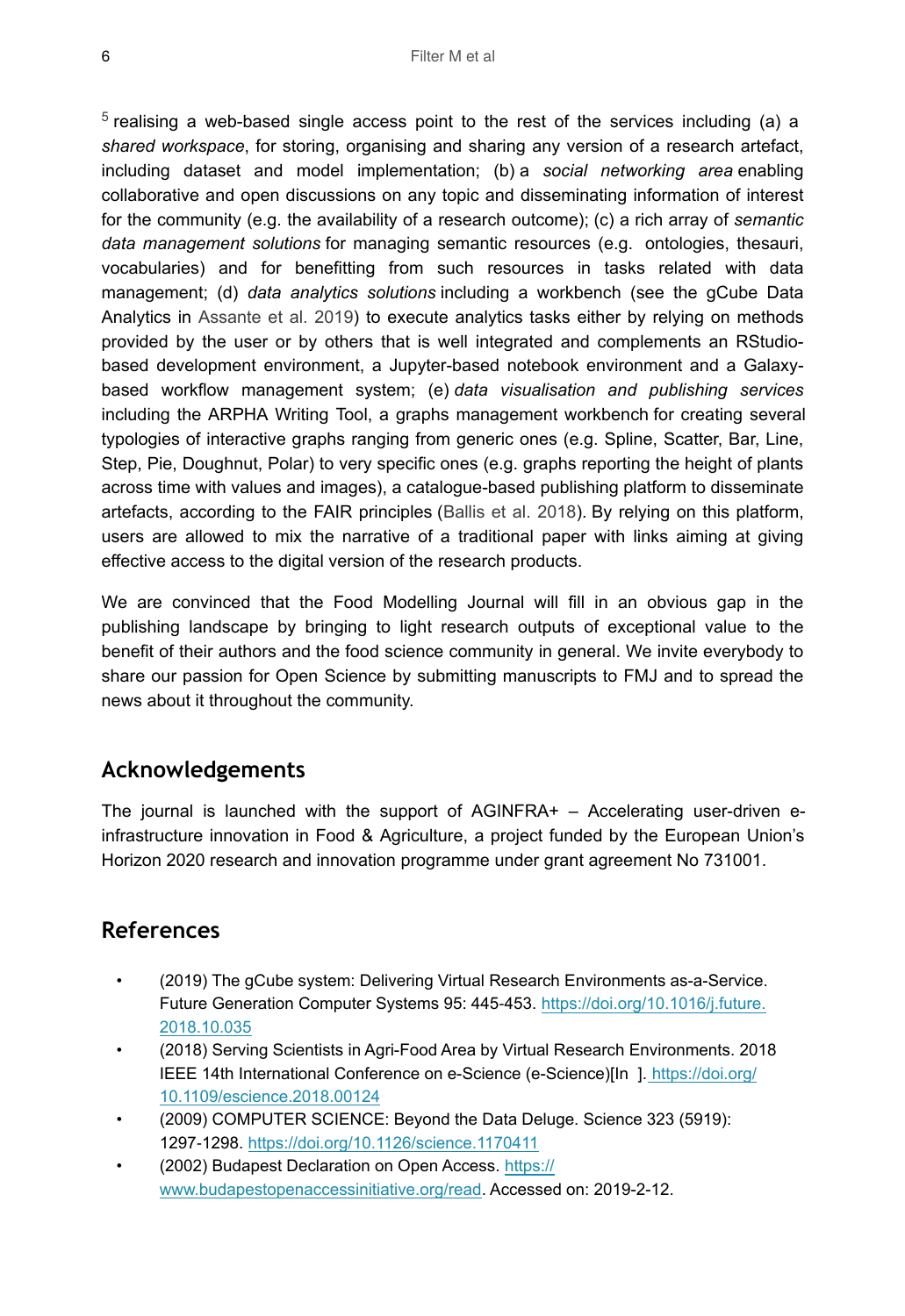- <span id="page-6-19"></span>• (2013) Virtual Research Environments: An Overview and a Research Agenda. *Data Science Journal* 12: GRDI75‑GRDI81.<https://doi.org/10.2481/dsj.GRDI-013>
- <span id="page-6-18"></span>• (2013) The AGROVOC Linked Dataset. Semantic Web 4 (3): 341‑348. [https://doi.org/](https://doi.org/10.3233/SW-130106) [10.3233/SW-130106](https://doi.org/10.3233/SW-130106)
- <span id="page-6-5"></span>• (2004) Understanding the emergence of 'open science' institutions: functionalist economics in historical context. Industrial and Corporate Change 13 (4): 571‑589. <https://doi.org/10.1093/icc/dth023>
- <span id="page-6-13"></span>• (2018) FSK-Lab – An open source food safety model integration tool. Microbial Risk Analysis 10: 13‑19. <https://doi.org/10.1016/j.mran.2018.09.001>
- <span id="page-6-2"></span>• (2012) Complexity of the International Agro-Food Trade Network and Its Impact on Food Safety. PLoS ONE 7 (5).<https://doi.org/10.1371/journal.pone.0037810>
- <span id="page-6-8"></span>• (2016) Draft European Open Science Agenda. [https://ec.europa.eu/research/](https://ec.europa.eu/research/openscience/pdf/draft_european_open_science_agenda.pdf#view=fit&pagemode=none) [openscience/pdf/draft\\_european\\_open\\_science\\_agenda.pdf#view=fit&pagemode=none](https://ec.europa.eu/research/openscience/pdf/draft_european_open_science_agenda.pdf#view=fit&pagemode=none) . Accessed on: 2019-2-12.
- <span id="page-6-9"></span>• (2018) European Open Science Policy Platform. [https://ec.europa.eu/research/](https://ec.europa.eu/research/openscience/index.cfm?pg=open-science-policy-platform#) [openscience/index.cfm?pg=open-science-policy-platform#.](https://ec.europa.eu/research/openscience/index.cfm?pg=open-science-policy-platform#) Accessed on: 2019-2-12.
- <span id="page-6-14"></span>• (2016a) https://foodrisklabs.bfr.bund.de/rakip-model-repository-web-services/. [https://](https://foodrisklabs.bfr.bund.de/rakip-model-repository-web-services/) [foodrisklabs.bfr.bund.de/rakip-model-repository-web-services/.](https://foodrisklabs.bfr.bund.de/rakip-model-repository-web-services/) Accessed on: 2019-2-10.
- <span id="page-6-15"></span>• (2016b) FSK-ML (Food Safety Knowledge Markup Language). [https://](https://foodrisklabs.bfr.bund.de/fsk-ml-food-safety-knowledge-markup-language/) [foodrisklabs.bfr.bund.de/fsk-ml-food-safety-knowledge-markup-language/](https://foodrisklabs.bfr.bund.de/fsk-ml-food-safety-knowledge-markup-language/). Accessed on: 2018-12-07.
- <span id="page-6-11"></span>• (2016c) RAKIP Web Portal. <https://foodrisklabs.bfr.bund.de/rakip-web-portal/>. Accessed on: 2019-2-05.
- <span id="page-6-17"></span>• (2018) AgroDataCube: A Big Open Data collection for Agri-Food Applications. [http://](http://agrodatacube.wur.nl/) [agrodatacube.wur.nl/.](http://agrodatacube.wur.nl/) Accessed on: 2019-4-17.
- <span id="page-6-3"></span>• (2018) Big Data in Agricultural and Food Research: Challenges and Opportunities of an Integrated Big Data E-infrastructure. Studies in Big Data129-150. [https://doi.org/](https://doi.org/10.1007/978-3-319-93061-9_6) [10.1007/978-3-319-93061-9\\_6](https://doi.org/10.1007/978-3-319-93061-9_6)
- <span id="page-6-16"></span>• (2014) Architecting Principles for Systems-of-Systems. INCOSE International Symposium 6 (1): 565‑573. <https://doi.org/10.1002/j.2334-5837.1996.tb02054.x>
- <span id="page-6-4"></span>• (2019) Challenges and recommendations to improve the installability and archival stability of omics computational tools. PLOS Biology 17 (6). [https://doi.org/10.1371/](https://doi.org/10.1371/journal.pbio.3000333) [journal.pbio.3000333](https://doi.org/10.1371/journal.pbio.3000333)
- <span id="page-6-0"></span>• (1999) Predictive food microbiology for the meat industry: a review. International Journal of Food Microbiology 52: 1‑27. [https://doi.org/10.1016/s0168-1605\(99\)00126-9](https://doi.org/10.1016/s0168-1605(99)00126-9)
- <span id="page-6-1"></span>• (2007) Predictive microbiology: past, present and future. Modelling Microorganisms in Food7‑21. <https://doi.org/10.1533/9781845692940.1.7>
- <span id="page-6-6"></span>• (2015) Publishing the research process. Research Ideas and Outcomes 1: e7547. <https://doi.org/10.3897/rio.1.e7547>
- <span id="page-6-7"></span>• (2017) From Open Access to Open Science from the viewpoint of a scholarly publisher. Research Ideas and Outcomes 3: e12265.<https://doi.org/10.3897/rio.3.e12265>
- <span id="page-6-12"></span>• (2017) ARPHA-BioDiv: A toolbox for scholarly publication and dissemination of biodiversity data based on the ARPHA Publishing Platform. Research Ideas and Outcomes 3: e13088. <https://doi.org/10.3897/rio.3.e13088>
- <span id="page-6-10"></span>• (2018) Towards transparent and consistent exchange of knowledge for improved microbiological food safety. Current Opinion in Food Science 19: 129-137. [https://](https://doi.org/10.1016/j.cofs.2017.12.002) [doi.org/10.1016/j.cofs.2017.12.002](https://doi.org/10.1016/j.cofs.2017.12.002)